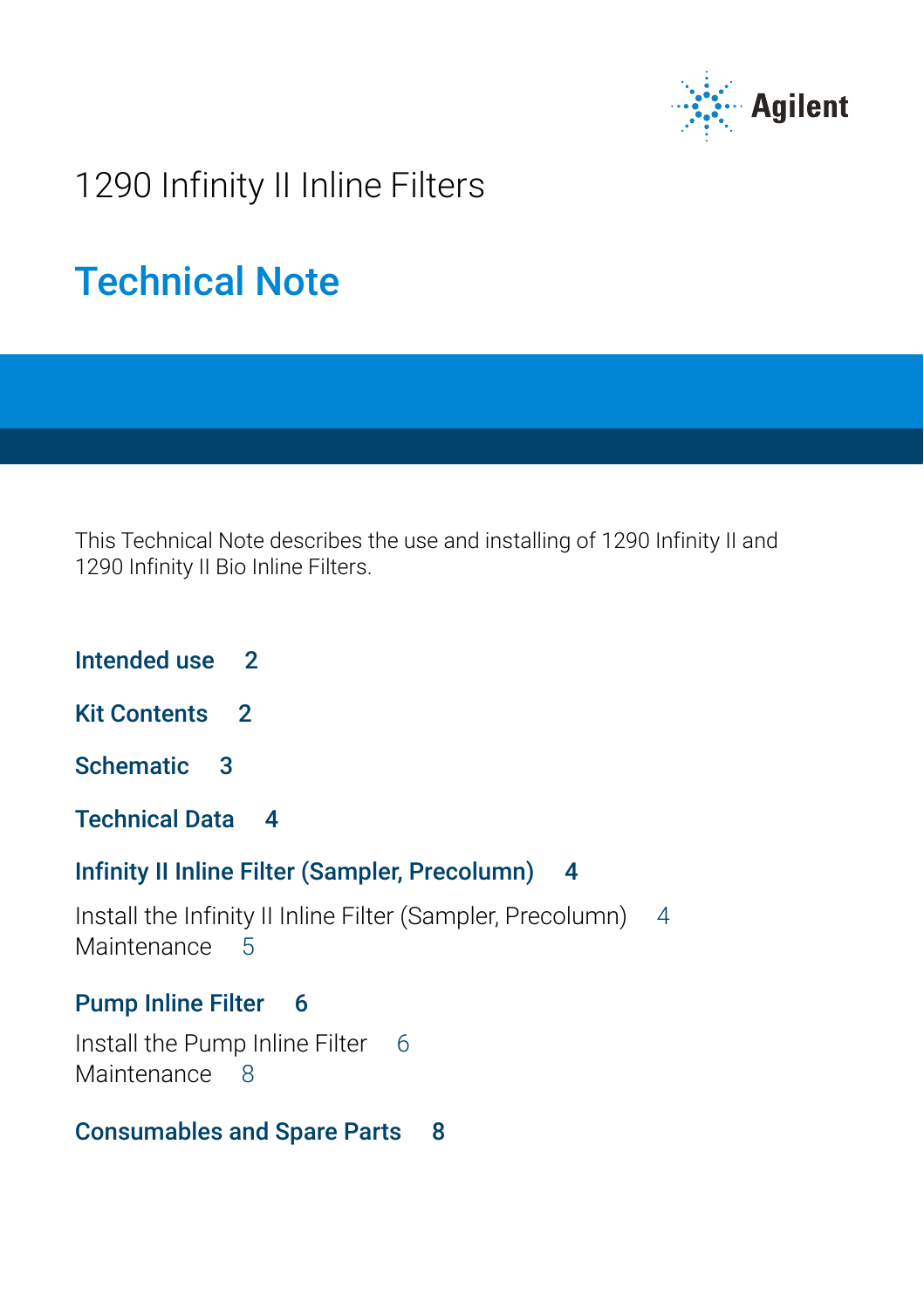#### Intended use

# <span id="page-1-0"></span>Intended use

In most cases, the lifetime limiting factor for UHPLC columns is high backpressure. Particular matter in the sample is collecting on the inlet frit of the column and causes an increase in backpressure until the pressure limit of the system is reached.

Using the Agilent Technologies 1290 Infinity II Inline Filters protects the UHPLC column effectively from clogging by particular matter from samples or solvents.

## <span id="page-1-1"></span>Kit Contents

1290 Infinity II Inline Filter Kit (5067-6189):

| p/n       | <b>Description</b>                                 |
|-----------|----------------------------------------------------|
|           | Filter housing<br>(not orderable)                  |
|           | Filter cap<br>(not orderable)                      |
|           | Filter insert<br>(not orderable)                   |
| 5500-1242 | Capillary ST 0.12 mm ID, 30 mm length rigid        |
| 5500-1243 | Capillary ST 0.12 mm ID, 50 mm length, long socket |
| 5023-0271 | Frit 0.3 um for inline filter, 5/pk                |

Inline Filter Upgrade Kit (G7104-68000):

| p/n         | <b>Description</b>                                |
|-------------|---------------------------------------------------|
| 5067-5407   | Inline filter assembly, material: stainless steel |
| 5067-4748   | Capillary ST, 0.17 mm x 90 mm                     |
| G4204-40000 | Clamp for Inline Filter                           |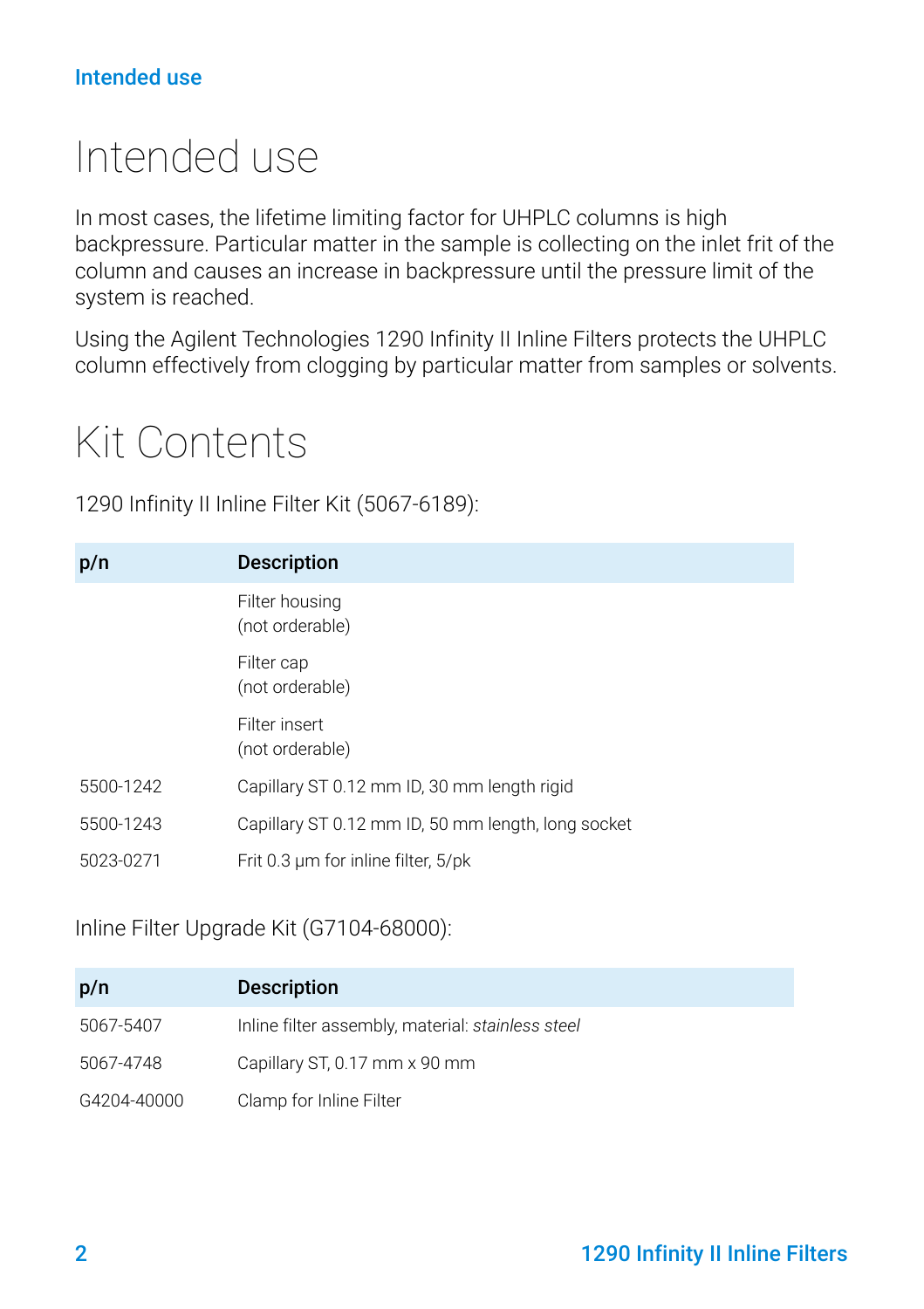#### 1290 Infinity II Bio Inline Filter Kit (5720-0020):

| p/n       | <b>Description</b>                                  |
|-----------|-----------------------------------------------------|
|           | Filter housing<br>(not orderable)                   |
|           | Filter cap<br>(not orderable)                       |
|           | Filter insert<br>(not orderable)                    |
| 5004-0039 | Capillary MP35N 0.12 x 50 SX                        |
| 5320-0022 | Frit 0.3 um for inline filter, Bio-Compatible, 5/pk |

#### Bio Inline Filter Upgrade Kit (G7131-68000):

| Item p/n |             | <b>Description</b>                     |
|----------|-------------|----------------------------------------|
|          | 5720-0003   | Inline Filter Assembly, Bio-Compatible |
|          | 5004-0040   | Capillary MP35N 0.17 mm x 90 mm SI/SX  |
|          | G4204-40000 | Clamp for Inline Filter                |

# <span id="page-2-0"></span>Schematic



Figure 1 Exploded view of the 1290 Infinity II Inline Filter (rigid capillary is not available for Bio Inline Filter)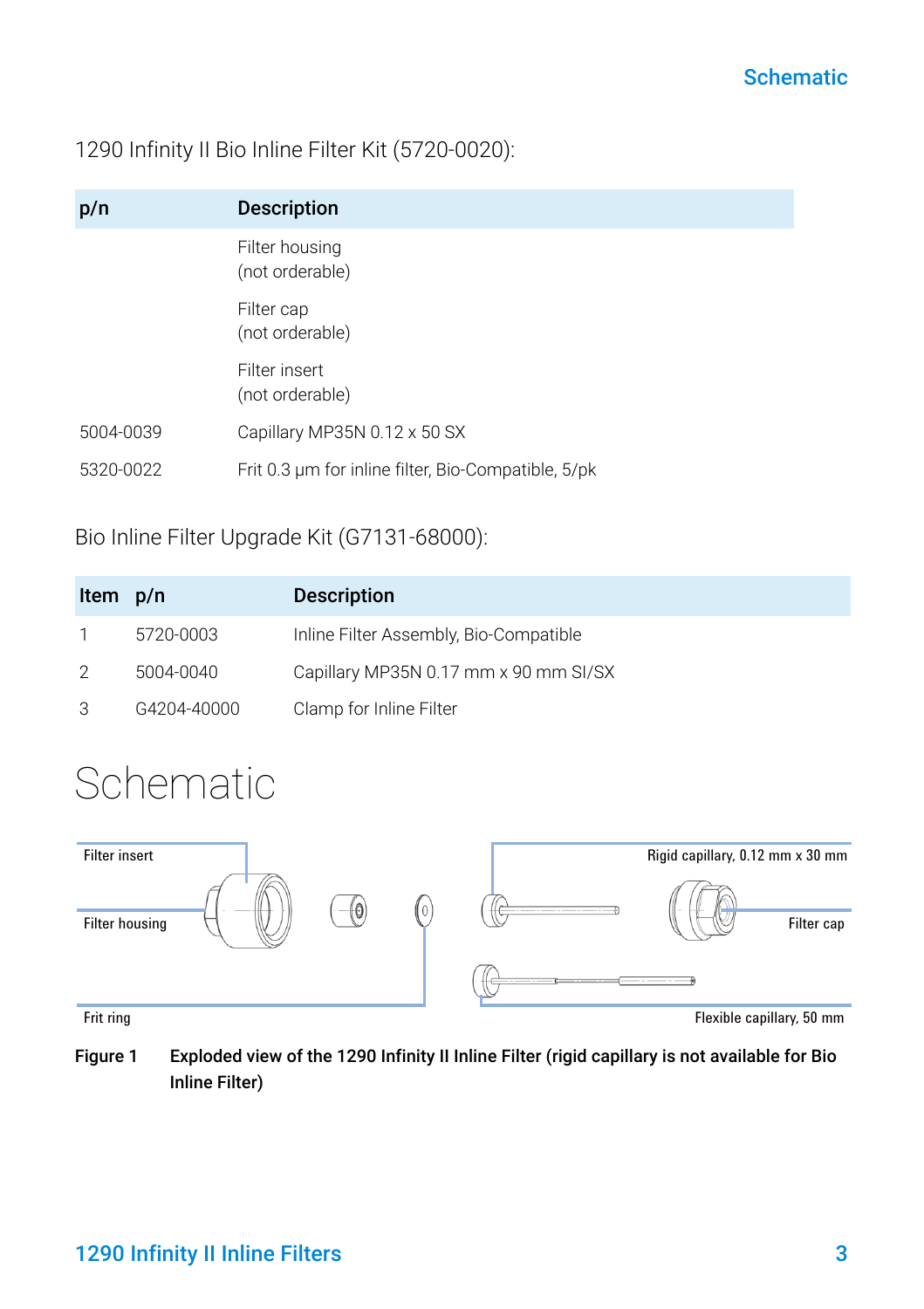### Technical Data

# <span id="page-3-0"></span>Technical Data

#### Table 1 Technical Data

| Max. operating pressure              | 1300 bar |
|--------------------------------------|----------|
| Delay volume with rigid capillary    | $1.3$ uL |
| Delay volume with flexible capillary | 1.6 uL   |

# <span id="page-3-1"></span>Infinity II Inline Filter (Sampler, Precolumn)

## <span id="page-3-2"></span>Install the Infinity II Inline Filter (Sampler, Precolumn)

Depending of the type of columns in use and the user preferences, the inline filter can be installed in different ways.



For 1290 Infinity II Bio LC modules, use bio / bio-compatible parts only. Do not mix parts between 1260 Infinity II Bio-Inert LC modules and 1290 Infinity II Bio LC modules.

| <b>Tools required</b> | p/n                   | <b>Description</b>                     |
|-----------------------|-----------------------|----------------------------------------|
|                       | 8710-0510             | Wrench open $1/4 - 5/16$ inch          |
| Parts required        | p/n                   | <b>Description</b>                     |
|                       | 5067-6189             | 1290 Infinity II Inline Filter Kit     |
| 0 <sub>R</sub>        | 5720-0020             | 1290 Infinity II Bio Inline Filter Kit |
| <b>Preparations</b>   | Turn the pump off.    |                                        |
| <b>CAUTION</b>        | Damage to the fitting |                                        |

 $\checkmark$  Be careful when tightening Swagelok fittings. Overtightening causes permanent damage to the fitting ferrules and will result in leaks. Fingertight plus 1/4 turn is sufficient to provide a pressure tight seal.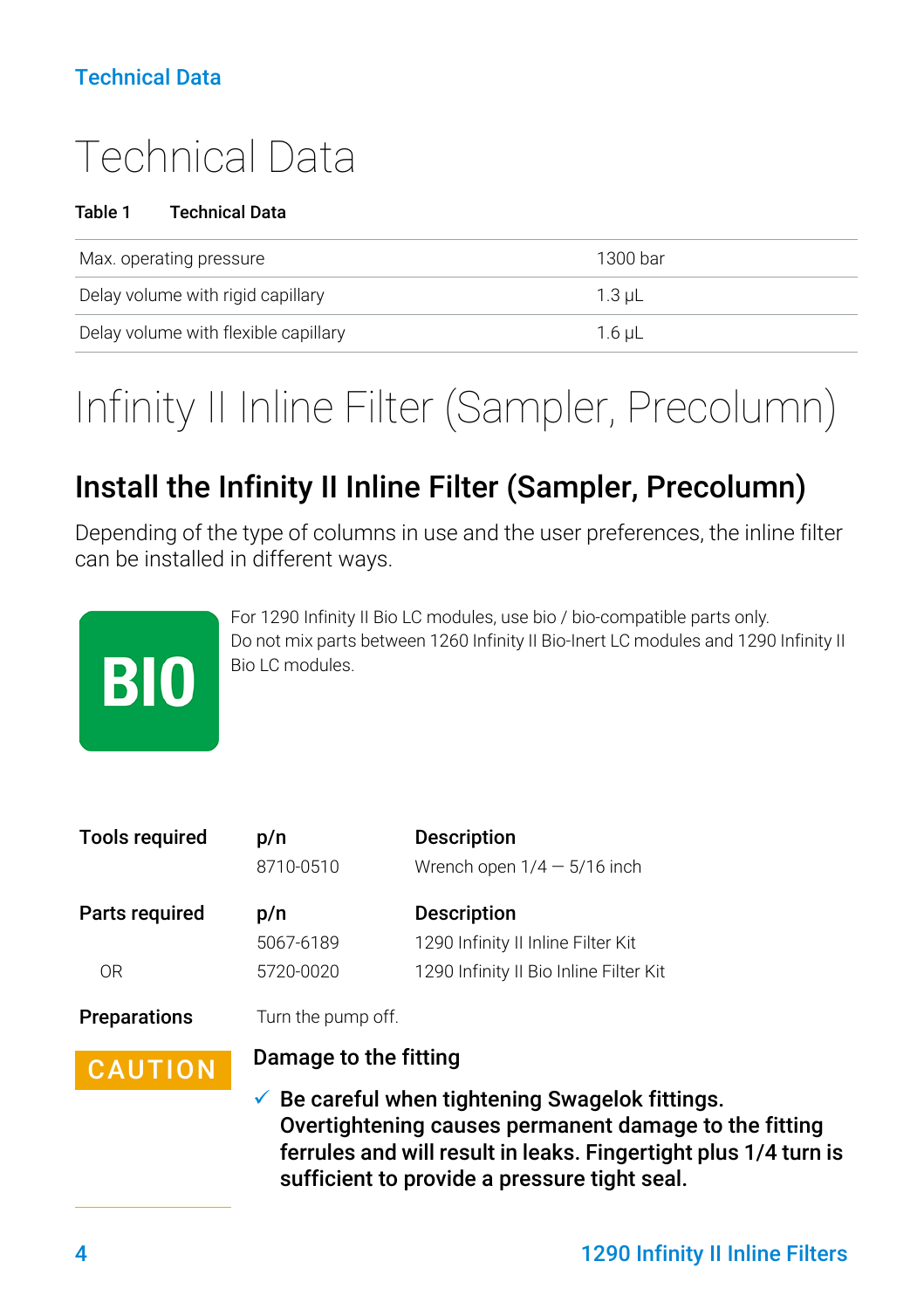### Installation to the Injection Valve of the Autosampler

- 1 Push the rigid capillary through the filter cap.
- 2 Place a frit ring into the filter cap.

NOTE The frit ring doesn't have a dedicated front or rear face. It can be installed in either orientation.

- 3 Place the filter insert onto the frit ring with the cutting edge facing the frit ring.
- 4 Screw the filter housing on and tighten with two 5/16 inch wrenches.
- 5 Attach the short rigid tubing of the filter to port 6 of the Autosampler valve.
- 6 Connect the connection capillary between Autosampler and Column Thermostat to the outlet of the inline filter.

### Installation in Front of the Column

- 1 Push the flexible capillary through the filter cap.
- 2 Place a frit ring into the filter cap.
- 3 Place the filter insert onto the frit ring with the cutting edge facing the frit ring.
- 4 Screw the filter housing on and tighten with two 5/16 inch wrenches.
- 5 Install the flexible tubing of the inline filter to the column inlet.
- 6 Use flexible stainless tubing to connect the other end of the inline filter to port 6 of the Autosampler valve.

NOTE For use with columns of 250 mm length, the flexible capillary can be bent to place the inline filter onto another tab of the thermostatted column compartment.

With short columns the rigid tubing ca be used as well.

## <span id="page-4-0"></span>**Maintenance**

It is recommended to monitor the backpressure of routine applications. Replace the frit ring if the backpressure is 10 % above the regular value.

NOTE A clogged frit contributes to carryover and retention time shifts.

## CAUTION Leaks or damage to filter parts

 $\checkmark$  Detach the removable capillary from the inline filter before opening the filter housing. Leaving the capillary connected may result in leaks or damage to filter parts.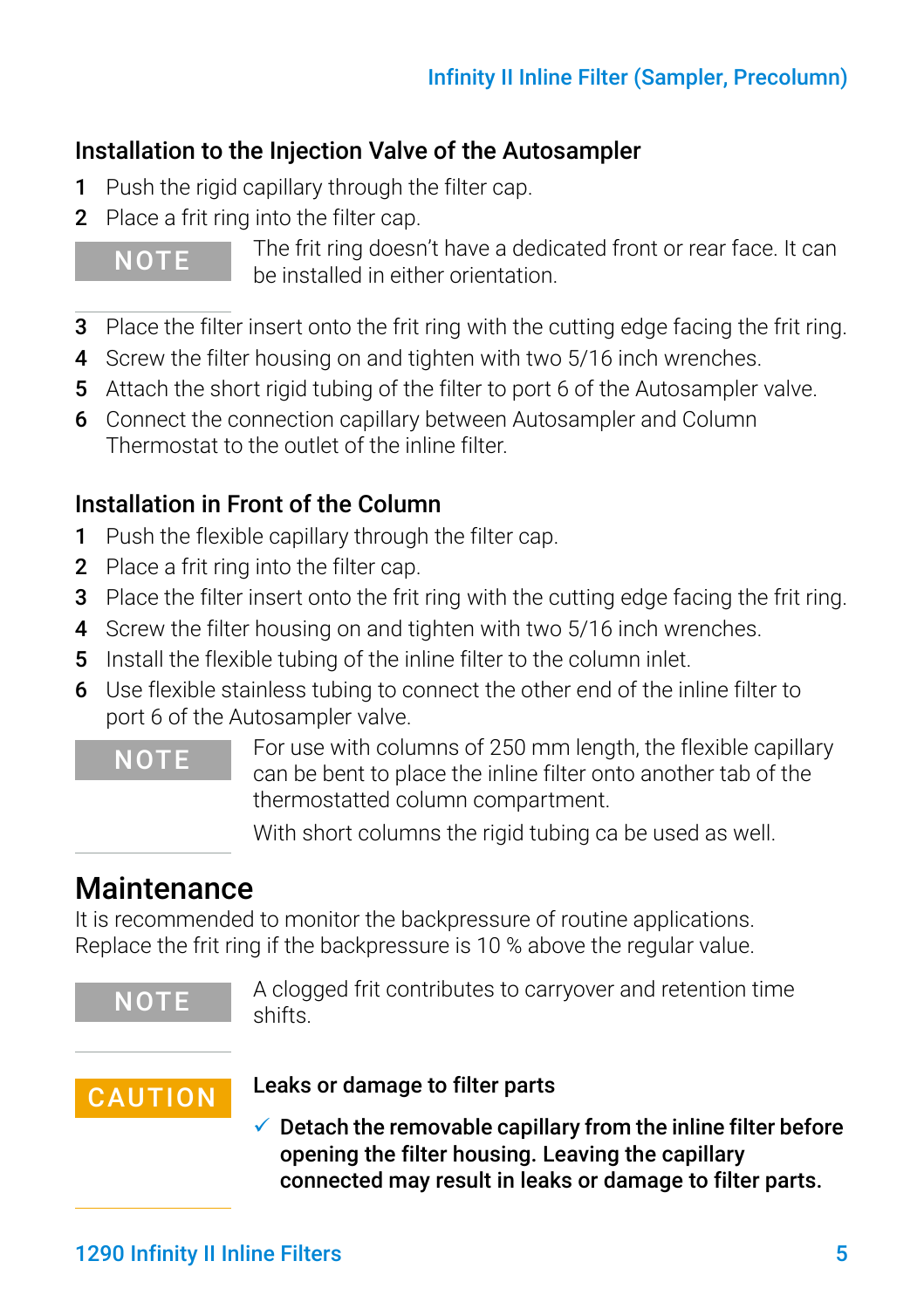### Pump Inline Filter

# <span id="page-5-0"></span>Pump Inline Filter

- 1290 Infinity Quaternary Pump
- 1290 Infinity II Flexible Pump
- 1290 Infinity II Bio Flexible Pump

## <span id="page-5-1"></span>Install the Pump Inline Filter

For certain applications, Agilent recommends using an optional inline filter, which can be installed to the Multi Purpose Valve.

| Parts required        | #                                                                                                                                                                                   | p/n       | <b>Description</b>                                      |
|-----------------------|-------------------------------------------------------------------------------------------------------------------------------------------------------------------------------------|-----------|---------------------------------------------------------|
| <b>Tools required</b> | p/n                                                                                                                                                                                 | 8710-0510 | <b>Description</b><br>Open-end wrench $1/4 - 5/16$ inch |
| <b>BIO</b>            | For 1290 Infinity II Bio LC modules, use bio / bio-compatible parts only.<br>Do not mix parts between 1260 Infinity II Bio-Inert LC modules and 1290 Infinity II<br>Bio LC modules. |           |                                                         |

#### **Preparations** Turn the pump off.

- 
- 1 Remove the capillary between ports 5 and 8 from the Multi Purpose Valve.

1 G7104-68000 Inline Filter Upgrade Kit OR 1 G7131-68000 Inline Filter Upgrade Kit Bio-Compatible

2 Clip the inline filter clamp to the Multi Purpose Valve.

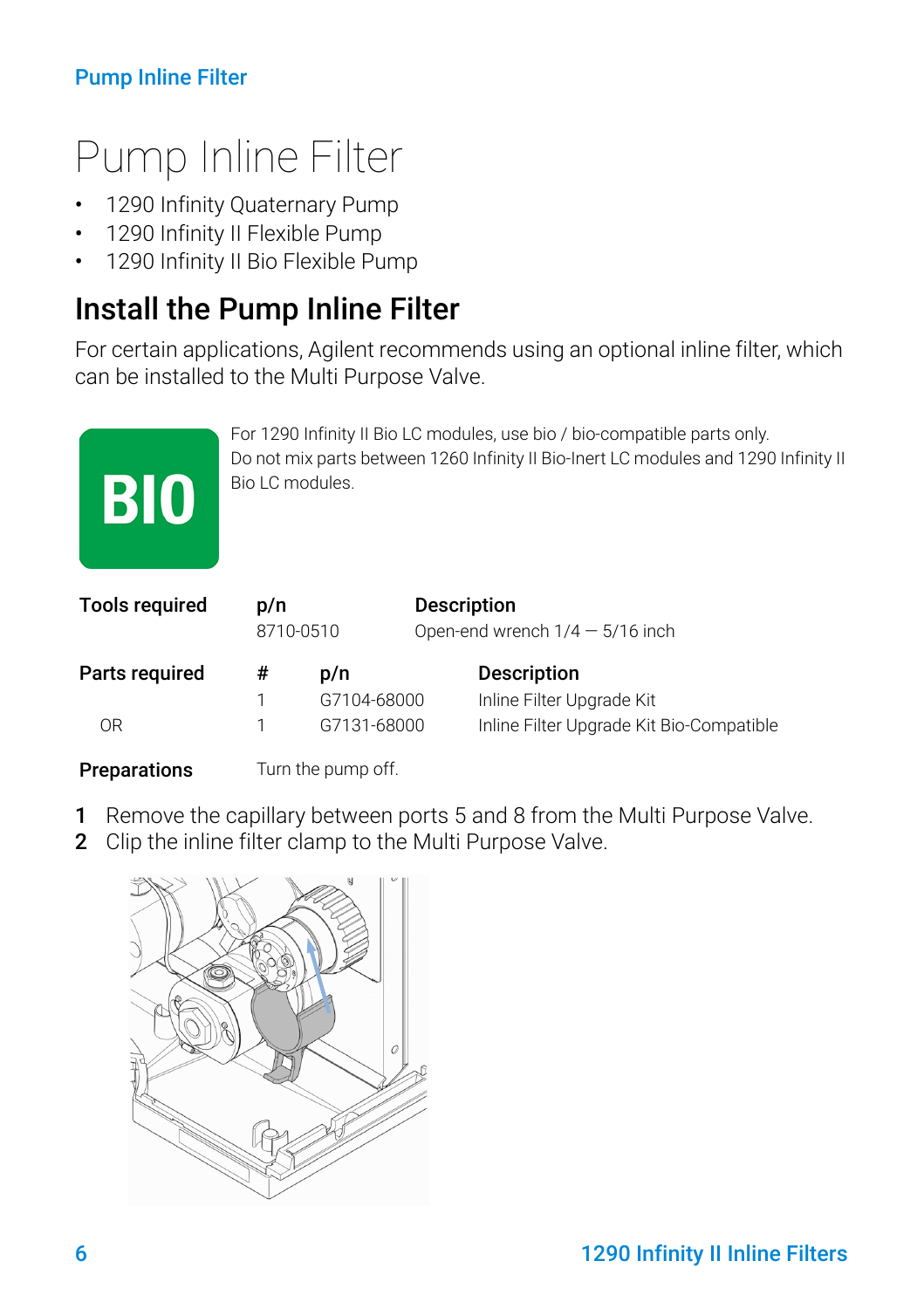- 3 Connect the 90 mm capillary (part of the upgrade kit) to the filter outlet.
- 4 Fix the inline filter to the clamp.



5 Install the integrated capillary of the inline filter to port 5 of the Multi Purpose Valve.



6 Install the removable capillary of the inline filter to port 8 of the Multi Purpose Valve.